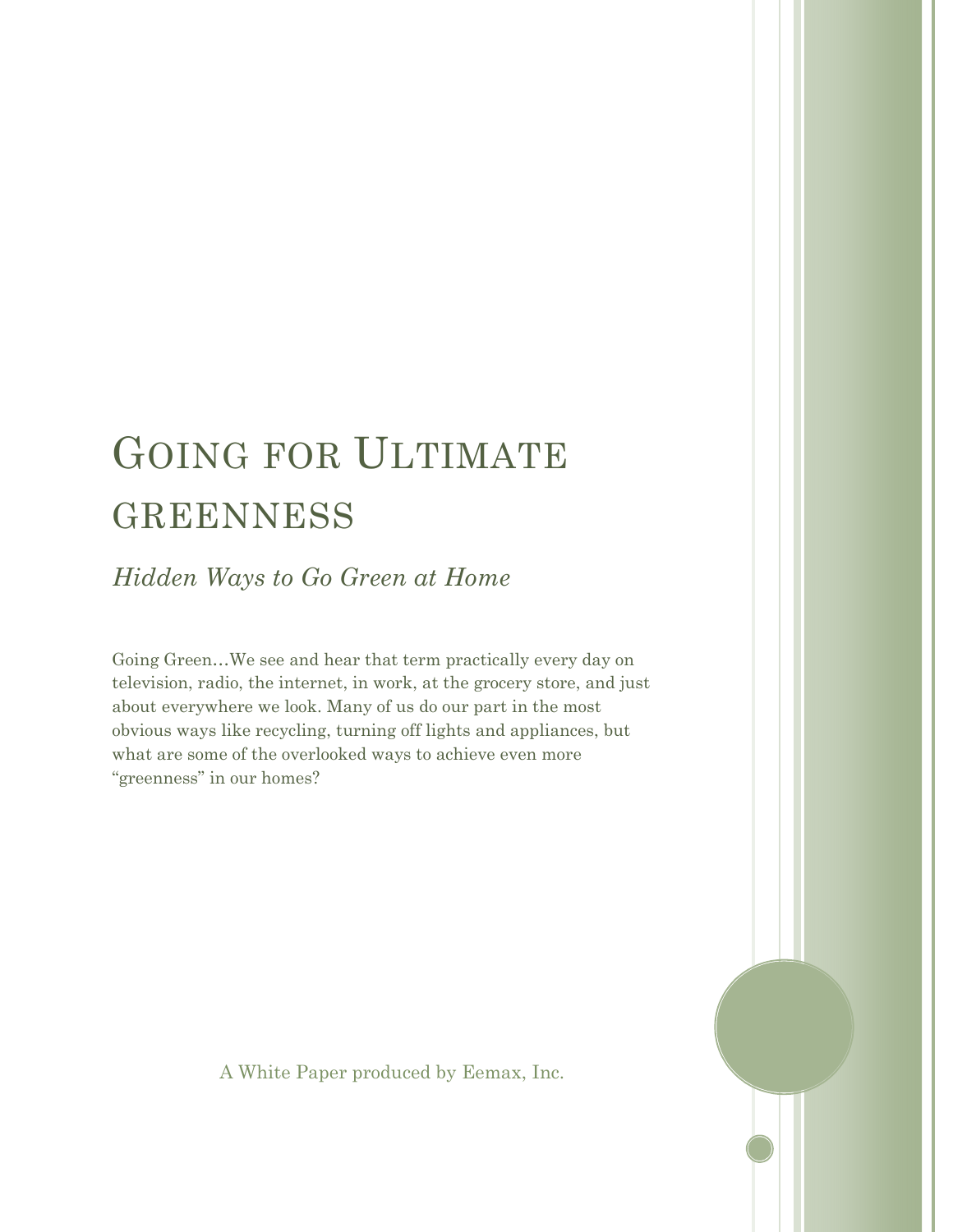## GOING FOR ULTIMATE GREENNESS

### *Hidden Ways to Go Green at Home*

By definition, "Going Green" relates to the pursuit of knowledge that can lead to environmentally friendly and ecologically responsible decisions and lifestyles, which can help protect the environment and sustain its natural resources for current and future generations.

Individuals and businesses everywhere are being encouraged to reduce their "carbon footprint." A carbon footprint is a measure of the impact our activities have on the environment, and in particular, its impact on climate change. Each of us leaves a carbon footprint through the products and services we use and consume in our daily lives. What are some new ways to reduce carbon footprints? This white paper outlines a few simple solutions that are sometimes overlooked that can help you achieve the ultimate greenness in your home, especially when it comes to saving water and energy.

#### Use Water Wisely

Of all the water on earth, 97% of it is salt water that is unfit for human consumption, unsuitable for washing cars, unhealthy for preparing and cooking food, and unsafe for watering lawns. The remaining 3% of the water on earth is fresh water, of which 2% is frozen in the polar ice caps leaving just 1% of the most precious resource on earth for our use. Communities across the country are starting to face challenges in maintaining healthy and affordable water supplies. The U.S. Government has estimated that by the year 2015, 36 states will face serious water shortages. That's why it's more important than ever to use our water wisely and not waste it.

#### Cool It When Doing Laundry

According to the U.S. Department of Energy, about 90% of the energy used for washing clothes in a conventional top-load washer is for heating the water. There are two ways to reduce the amount of energy used for washing clothes -- use less water and use cooler water. Wash your clothes in cold water using cold-water detergents whenever possible. Unless you're dealing with oily stains, the warm or cold water setting on your machine will generally do a good job of cleaning your clothes. Even just switching your temperature setting from hot to warm can cut a load's energy use in half.

#### Hot Water On-Demand

You don't keep your car running 24/7, so why would you heat your household water when you don't need to? There is an affordable solution -- Electric Tankless Water Heaters. These space-saving devices allow you to keep water hot when and if you need it. On-demand water heating is one of the most effective ways to conserve energy.

*Electric Tankless Water Heaters offer 99% thermal energy efficiencies.* 

*To learn more, visit www.eemax.com.*